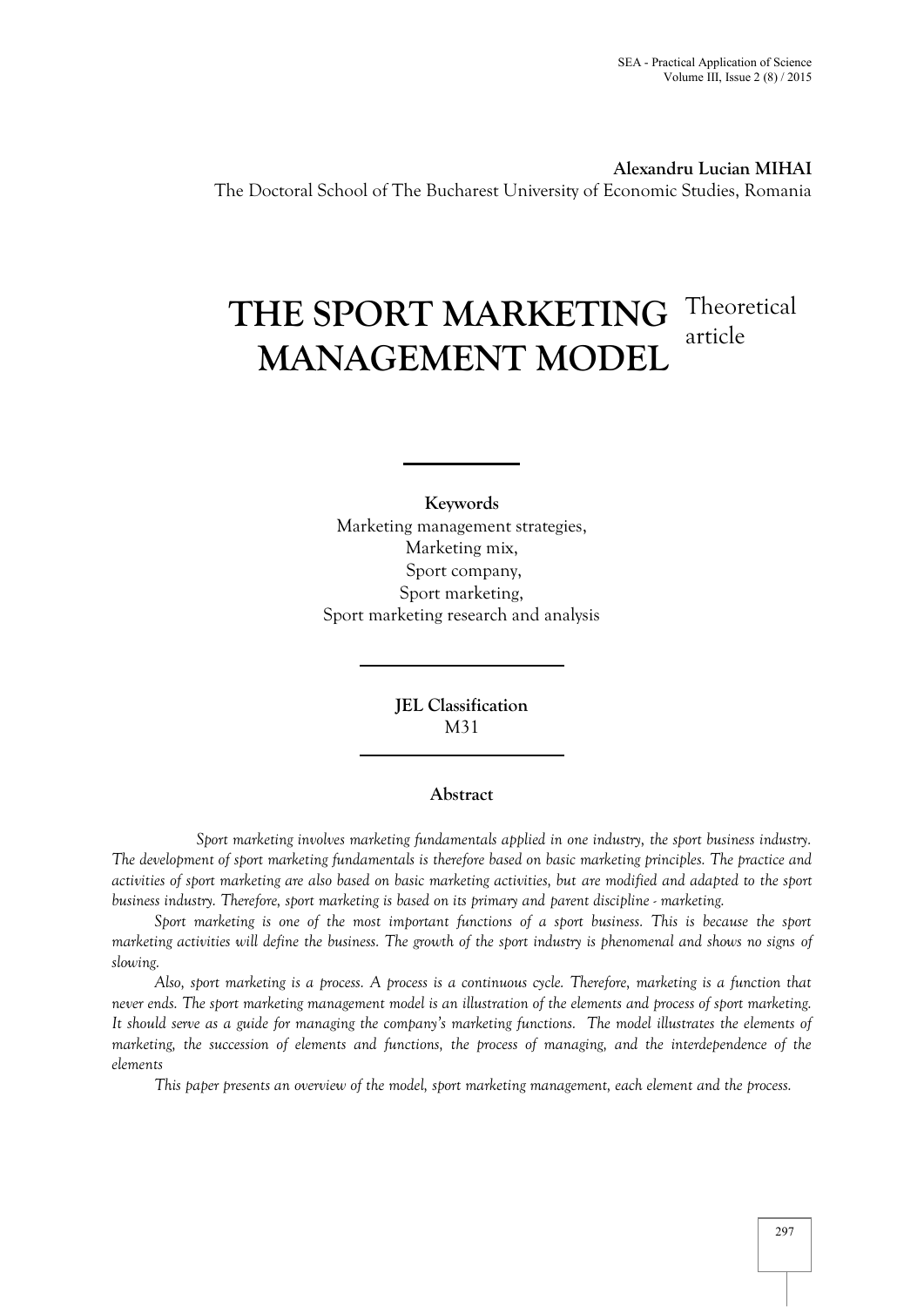#### **Introduction**

The marketing of sport may appear at first to be similar to general marketing. However, sport marketing does have differences to other forms of marketing. For example, the sport product is often highly inconsistent and unpredictable because it is not possible to predict the outcome of a sporting match or control the quality of play. In many other industries, the failure to guarantee the quality of a product would be disastrous. Another significant difference is that few products can evoke the emotional attachment and personal identification that sport commands. To be successful in sport marketing, it is necessary to understand general marketing as well as the unique circumstances of sport (Smith and Stewart, 2015).

Enterprise marketing management looks to systematically link sport marketing efforts to all essential functions within an organization. This realignment seeks to put sport marketing efforts and customer service at the center of the efforts of the sport enterprise. Enterprise sport marketing allows the sport marketer to develop deeper customer understanding while delivering more personal and compelling sport marketing throughout the sport consumer life cycle. This is accomplished by improving a sport organization's ability to acquire, retain and grow customer value, establish the corporate value proposition and brand, as well as efficiently manage the strategic planning process and marketing resources including people, time, inventory and content (Schwarz, Hunter and LaFleur, 2013).

#### **MISSION AND OBJECTIVES**

Every business exists for a purpose. Each company strives to stay consistent with its purpose in order to enhance its chances for success. The company's purpose may be found in its stated **mission**. For example, an intercollegiate athletics program's mission may be "to provide athletic participation opportunities for the college student." In another example, a city parks and recreation department's mission might be "to provide the means for leisure pursuit for the city's population." The company will offer products with the intention of meeting the company's mission. The mission, then, is the reason it exists. All marketing activities must begin with a clear understanding of the company's mission and the company's current situation.

The stated mission must be accompanied by the company's **objectives**. The objectives provide specific and concrete direction whereas the mission statement often may be broad and ambiguous. The objectives should state the exact direction that management wants for the company. For example, whereas the mission of the college athletics department is to provide athletic participation

opportunities for the college student, its objectives will be detailed concerning specifically what the athletic department wants to achieve within a given period of time.

All individuals involved with a sport organization must be involved in the process of writing mission and vision statements, as well as developing goals and objectives. This is to ensure that all members of the sport organization will be committed to carrying out the plan acting in accordance with the organizational philosophy (Schwarz, Hunter and LaFleur, 2013).

Privately owned sport facilities like gymnasiums and recreation centers will have profit as their main objective. This would also be the main aim for sport equipment and apparel manufacturers. In fact, the corporate or professional sector of sport is interested primarily in profits. Any other objectives that these organizations might develop would remain subservient, or a means to achieving a greater profit. In theory, a privately owned professional club may want to sign up more club members, but only so that they can make more money. However, most business managers understand that the fastest route to profit in professional sport is to win (Smith and Stewart,

2015).<br>On the other hand, many sport organizations will not have profit as their main objective. For example, sport clubs and community-based clubs will have performance and participation objectives. National sport associations and government sport agencies may also be interested in promoting messages about healthy lifestyles. Generally speaking, sport organizations that are member based are set up as non-profit organizations and therefore will not set profit as their main objective. It is still important for them to make sure they are earning enough money to cover their costs, or perhaps a little more to spend on developing new services or buying new equipment. However, for them, profit should be a means to an end, not their primary objective.

#### **SPORT MARKETING RESEARCH AND ANALYSIS**

Information gained from marketing research is a significant element when forming decisions and strategies for the marketing mix. Research will provide vital information in the four key areas the marketer studies: the consumer, the competitor, the company and the climate (the 4 Cs).

This world seems small, because electronics, communication systems, and transportation are phenomenal. The amount of information produced and disseminated through communication systems is massive. In fact, the last decade has been labelled the Information Era. Moreover, we are currently in a time that is literally changing the entire face of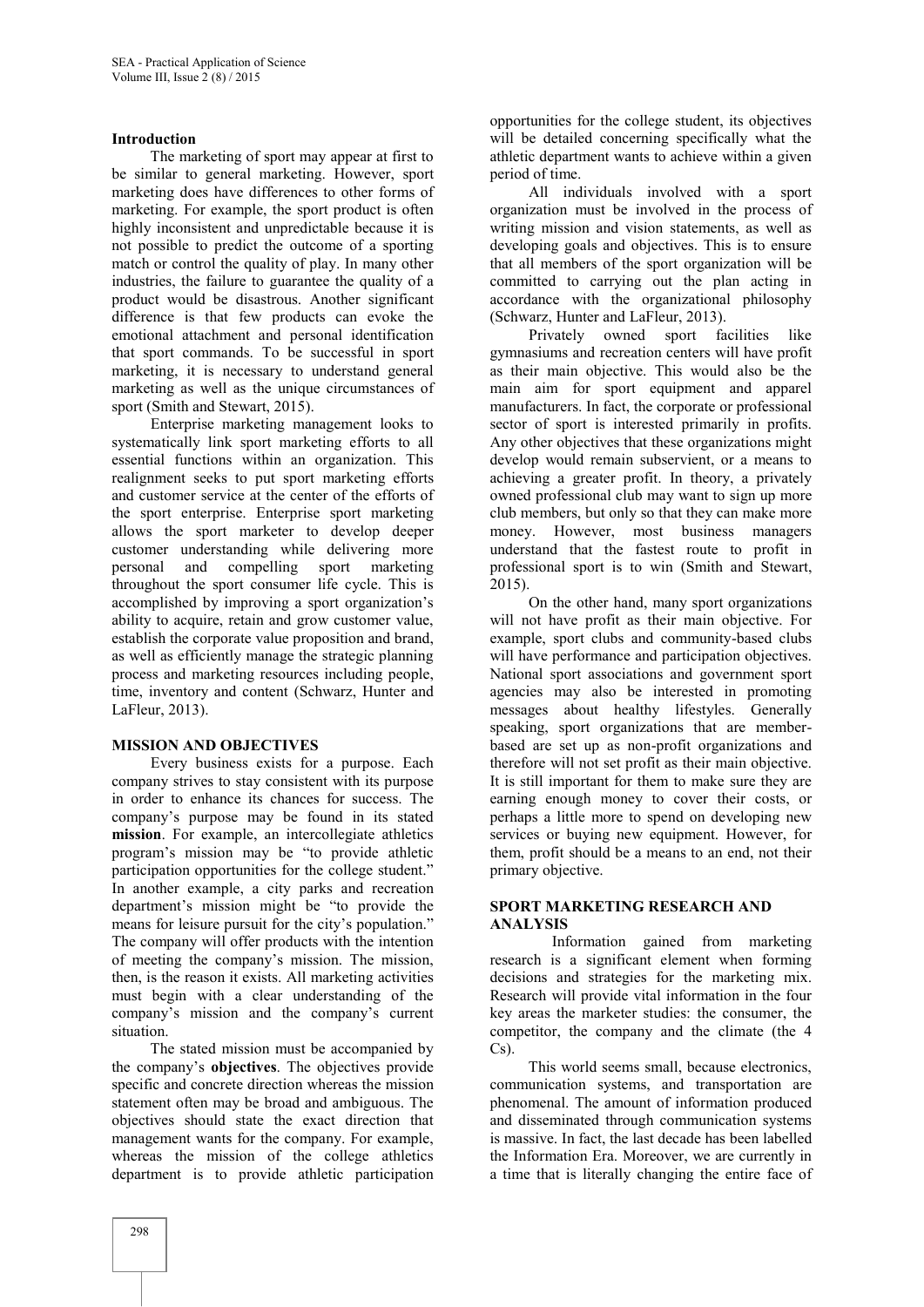business. A factor largely responsible for this is the Internet. The marketer must achieve the ability to conduct research, obtain information, analyze the results of research and the data gathered, envision uses for the information, and formulate strategic decisions based on the research and information. In addition, the marketer must have or create a system to manage the information and research.

Sport marketing research is a system of gathering and analyzing information. What types of data and how data are gathered is specifically organized and determined by what question is in need of answering. For example, if the company's product isn't selling, the question becomes: "Why isn't this product selling?". Research is then designed to gather and analyze data to try to answer this question.

The sport marketer will need the information gained through research to formulate decisions and strategies concerning every aspect of the company and its marketing plan. Marketing research usually focuses on one problem. At the same time, broad databases may be established and maintained concerning specific aspects of the company or the company's consumer markets and competitors.

The massive amount of information requires a sophisticated information management system. This is usually called a marketing information system, or MIS. The purpose of an MIS is to collect, store and retrieve specific information. An MIS can be as simple as a few index cards or as complex as a state-of-the-art computer system. Some of the determining factors include the company's capability for funding a system, the amount and type of information to be managed, and the ways in which the marketer will need to use the information.

Sport organisations can no longer rely on general sport market research to inform decision making. Sport organisations can conduct their own market research, engage a specialist to assist in questionnaire construction, data analysis or interpretation, or contract a consultant to deliver product-specific information. Organisational decisions should be based on the needs and expectations of the consumer, and the only way they can be ascertained is to ask about them. While the phrase 'use it or lose it' is a sport cliché, when applied to market research there is not a more appropriate sentiment (Shilbury, Westerbeek, Quick, Funk and Karg 2014).

The market research process principally consists of five distinct phases. In order to guide the complete process, and to achieve maximum results with limited resources and time, the first step in the process is to clearly define the research problem and set a number of measurable objectives. The research problem and objectives often are a direct derivative of the marketing mission of the organisation - for example, increase

new participation for a marathon event by 20 per cent or increase membership renewals by 10 per cent. The second step in the process is to develop a research method - that is, to determine which data sources are needed (primary or secondary), and which methods of data collection (see below) are best used in the context of the research. The third step then involves the research planning and data collection, who collects the data, when and where. When all data are collected, they need to be analysed. Data analysis, as the fourth step in the process, can involve the crunching of quantitative data with the help of statistical analysis software programs or the interpretation of more qualitative (e.g. interviews) research data. The final step in the research process is the presentation of the findings in a report so that the research objectives are achieved and the research problem is answered as accurately as possible (Shilbury, Westerbeek, Quick, Funk and Karg 2014).

#### **CONSUMER, COMPETITOR, COMPANY, CLIMATE (the four Cs)**

Everyone in a sport business must possess vast knowledge about many different things. These factors have direct and indirect influence on the company that must be used or referred to when making decisions and developing strategies. The sport business should develop a way to constantly study and analyze them. Most all of these can be categorized into four categories: the consumer, the competitor, the company and the climate.

The sport marketer must constantly study and analyze existing **consumers** and the potential for new consumers. This will afford the sport marketer the knowledge to develop new products, change existing products, set new goals, and make other strategic decisions for the company.

Studying the **competitor** involves studying closely related competitors and the particular industry of the business. The information about consumers must be analyzed along with information about competitors. Every business operates in a variety of environments and not in a vacuum. The sport marketer must continuously study and analyze the competition to gain an understanding of what competitors are doing, what they are capable of doing, and how these activities might impact upon your business. With this information the marketer will be able to change existing strategies, if needed, and formulate new strategies.

The study of the **company** is vital to success. One example of a method of company study is a SWOT analysis. SWOT is an acronym for Strengths, Weaknesses, Opportunities, and Threats. Other criteria that should be considered are mission and objectives, financial strength, production, product management, pricing objectives and strategies, distribution strategies, and promotion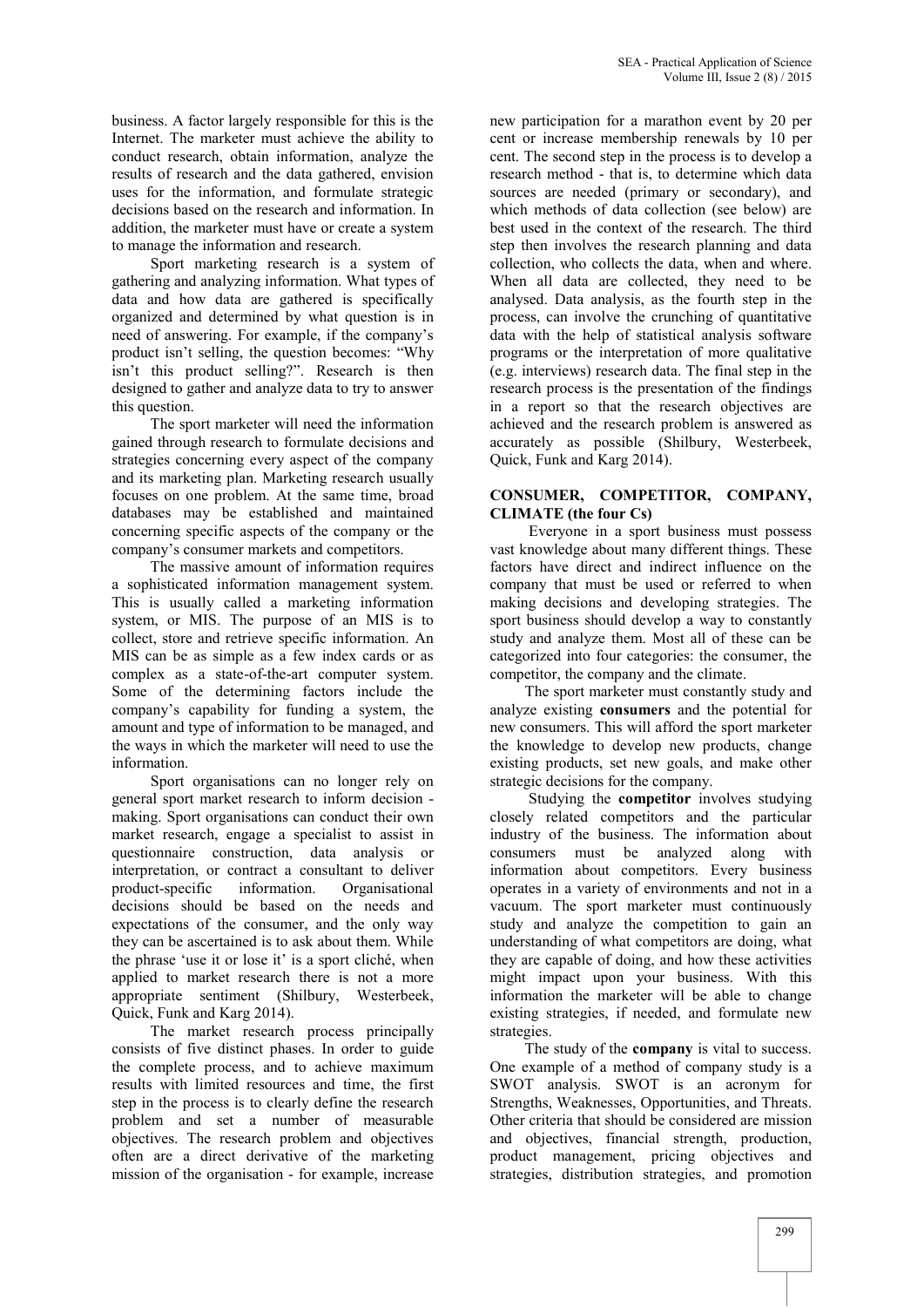strategies. Further, all of these factors can be compared to competitors.

An important responsibility of the sport business management team is to analyze the **climate**. Climate, also referred to as environment or atmosphere, refers to the current situational factors in a society that can affect the sport business. These include economic, social and cultural, political, ethical, trends, technological, community, education, corporate, and legal aspects of society. With an analysis of each of these in specific relation to its effects on the sport business, the sport marketer must determine how each can influence the company.

#### **SEGMENTING THE SPORT MARKET. TARGET MARKET SELECTION. POSITIONING**

Segmenting, targeting, and positioning are essential for every sport business. Without these, the sport business puts itself in serious jeopardy of failing. Segmenting, targeting and positioning enable the sport business to develop strategies appropriate to different sets of consumers.

**Segmenting**, also called segmentation, is differentiating groups of consumers based on symbols, unique characteristics. Through segmentation, the company identifies and understands the common characteristics of the consumers in that segment and can determine how to address their unique demands. Targeting, also called target marketing, is the selection of consumer segments (also called target markets) for which selective marketing-mix strategies are developed. Positioning is the way a company uses its marketing mix to influence the consumer's perception of a product. Such moves may influence what the consumer thinks about the product's quality, value, status, convenience, and many other factors.

Market segmentation involves two parts. First, the market must be divided into sub-groups based on a common feature. This can be done with the help of market research. Second, the target segment needs to be determined because the segment(s) chosen need(s) to be substantial enough to justify all the efforts associated with developing and implementing the marketing strategy. It is equally important that the segment identified is different from the general market. If the needs of all the consumers in the total market are very similar, it might not be necessary or profitable to try to break them down any further (Smith and Stewart, 2015).

The marketer must direct the company in deciding which segments the company is capable of serving. The segments chosen become the company's target markets. A **target market** is a segment of consumers who are homogeneous and who have purchasing power and the willingness to buy. Target markets should be the basis for all

marketing strategies. It is the target market for which a product is produced and offered, a specific price is determined, where to offer the product is selected, and promotion strategies are formulated.

When **positioning** the product, the sport marketing professional must take into account six distinct markets for sport: three are considered primary markets and three are considered secondary markets (Schwarz, Hunter and LaFleur, 2013):

■ Primary markets

– Participants: athletes, coaches, and game officials.

– Spectators: stadium attendees, television viewers, radio listeners, and newspaper or magazine readers.

– Volunteers: social hosts at sport events, statisticians, and team managers.

■ Secondary markets

– Advertisers: use sports to target and communicate their products to large groups of spectators.

– Corporate sponsors: use sports to target and communicate positive and distinctive images about their products to large groups of spectators.

– Athletes' endorsements of products and licensed products: personalities and celebrities or distinctive logos, or trademarks encourage consumers to perceive products as popular or prestigious.

### **SPORT MARKETING MIX STRATEGIES**

The marketing mix is the strategic combination of the product, price, place, and promotion elements. These elements are typically called the four Ps of marketing. Decisions and strategies for each are important for the marketer. Information for making educated decisions involving the four Ps comes from your marketing research involving primarily the four Cs consumer, competitor, company, and climate. A critical decision and one of the greatest challenges for the sport business is how to strategically combine the four Ps to best satisfy the consumer, meet company objectives, enhance market position, and enhance competitive advantages.

Market position, also called positioning, refers to the way a company uses its marketing mix to influence the consumer's perception of a product. Such moves may influence what the consumer thinks about the product's quality and what the consumer is getting for the money, features not found on another similar product, status, convenience, and many other factors.

The centerpiece of a marketing mix is the **product**. The product should be understood as a concept and not simply as a singular item. A sport product is any good, service, person, place, or idea with tangible or intangible attributes that satisfy consumer sport-, fitness-, or recreation - related needs or desires. The consumer is looking for functions and benefits. The product is the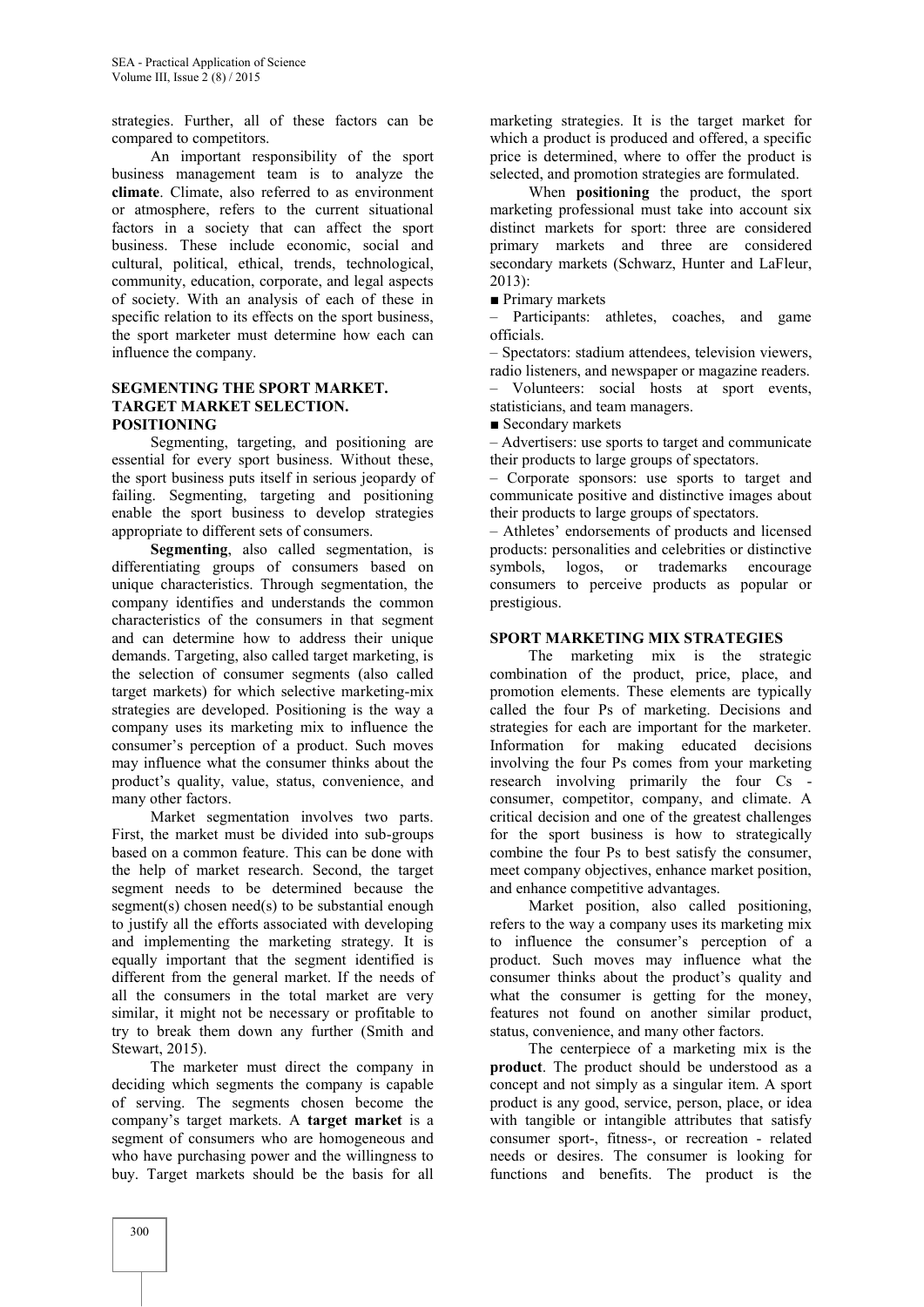satisfaction agent for those. The product is something that will satisfy something that the consumer needs or wants. Price, place, and promotion strategies are designed specifically for the product in order to increase the probability that the product will sell.

**Price** is the exchange of something for something - that is, one item of value for another item of value. The price of something can have a tremendous effect on a consumer. The consumer's decision to buy something can be affected by many factors. Some of those factors include what the consumer can afford to pay, if what the consumer gets for the money is of value, if the consumer thinks she or he is getting "a good deal," friends' attitudes, family influences, how the product compares to another similar product in terms of features and other factors, and the product's warranty and extended services.

Setting the price for a product is a very important decision for the sport marketer because price affects the product's success, status quo for the product, and the consumer's perception toward the product. The decision should be based on many factors such as knowledge of the consumer and what the consumer will pay, cost to the company to produce and offer the product, profit-making strategies of the company, the competition's prices, and supply and demand within the product market.

**Place** is where and how a company gets a product from its production or origination point to a place where the targeted consumer can have access to it. Sport industry products include people, places, goods, services, and ideas. Goods that are typically manufactured in a factory must be transported from the factory to the market. Some products such as services must be delivered to the marketplace to the consumer in a different way. Sports activities are very different because a sports event does not exist until a person manufactures it that is, basketball is an intangible and doesn't exist until someone plays basketball. It is a product like a play in a theatre or a live concert by a current famous musician that is manufactured and consumed simultaneously.

Place, or distribution as it is also called, requires knowledge of type of product, how best to get that product to the consumer, or how to get the consumer to the product, efficient and effective distribution channels, packaging, and other factors. Analysis will lead to better decisions.

The marketer's purpose for **promotion** is to encourage the person to purchase the product. Therefore, the message must be developed in such a way that it serves three functions: First, it gets the attention of people; second, it gets across a message or educates the people; and third, it tempts the people to purchase the product. The promotion may be any one or more of a variety of promotional methods and strategies. The sport marketer may

choose any one or a combination of promotional methods and strategies. The promotional message and strategies are put together to speak to a specific kind of person - a market segment. The sport marketer uses research data about the consumer and the competition to create strategies and the promotional message.

### **SPORT MARKETING EVALUATION AND CONTROL**

The evaluation requires obtaining feedback (from inside and outside the organization) about the marketing plan. The feedback must then be analyzed and evaluated. The evaluation should focus on determining the extent to which the plan helped the organization achieve its mission by acting in accordance with the core values of the organization (Schwarz, Hunter and LaFleur, 2013).

Sport marketing control is an on-going monitoring and review process that seeks to keep the strategic sport marketing plan on track during its implementation. Its basis is one of measurement: to establish whether what it set out to achieve has been successful – if it is not successful, why not; and if successful, what in particular made it so. Sport marketing control is a pro-active measure that can identify whether the strategic sport marketing plan is still appropriate in the ever-changing external environment. If it is not, then corrective action is necessary to put the plan back on track.

Sport marketing control is dependent upon accurate and timely feedback on sport consumer reactions to the sport marketing mix. The MIS (marketing information system) provides the necessary data to evaluate success. This process can begin during sport marketing tactical implementation (iteratively), but really should occur at the end of the implementation phase (past hoc) thus enabling the complete picture to emerge. This is a feed-forward process to enable lessons learnt to be included in future plans (Blakey, 2011).

# **CONCLUSIONS**

All sport marketing activities are developed with specific and strategic decisions based on research and information. These activities are typically based on a strategic process, or model.

The sport company must study what the consumer wants and provide it. Although this seems like an easy rule to follow, there are many functions that must be performed and receive critical analysis and proper management in order for successful marketing decisions to be developed.

Complicating the task of producing what the consumer wants is the company's capacity to manufacture it, distribute it, and offer it. In addition, the company must consider its values and objectives and decide if it can ethically offer the products. Therefore, careful management of the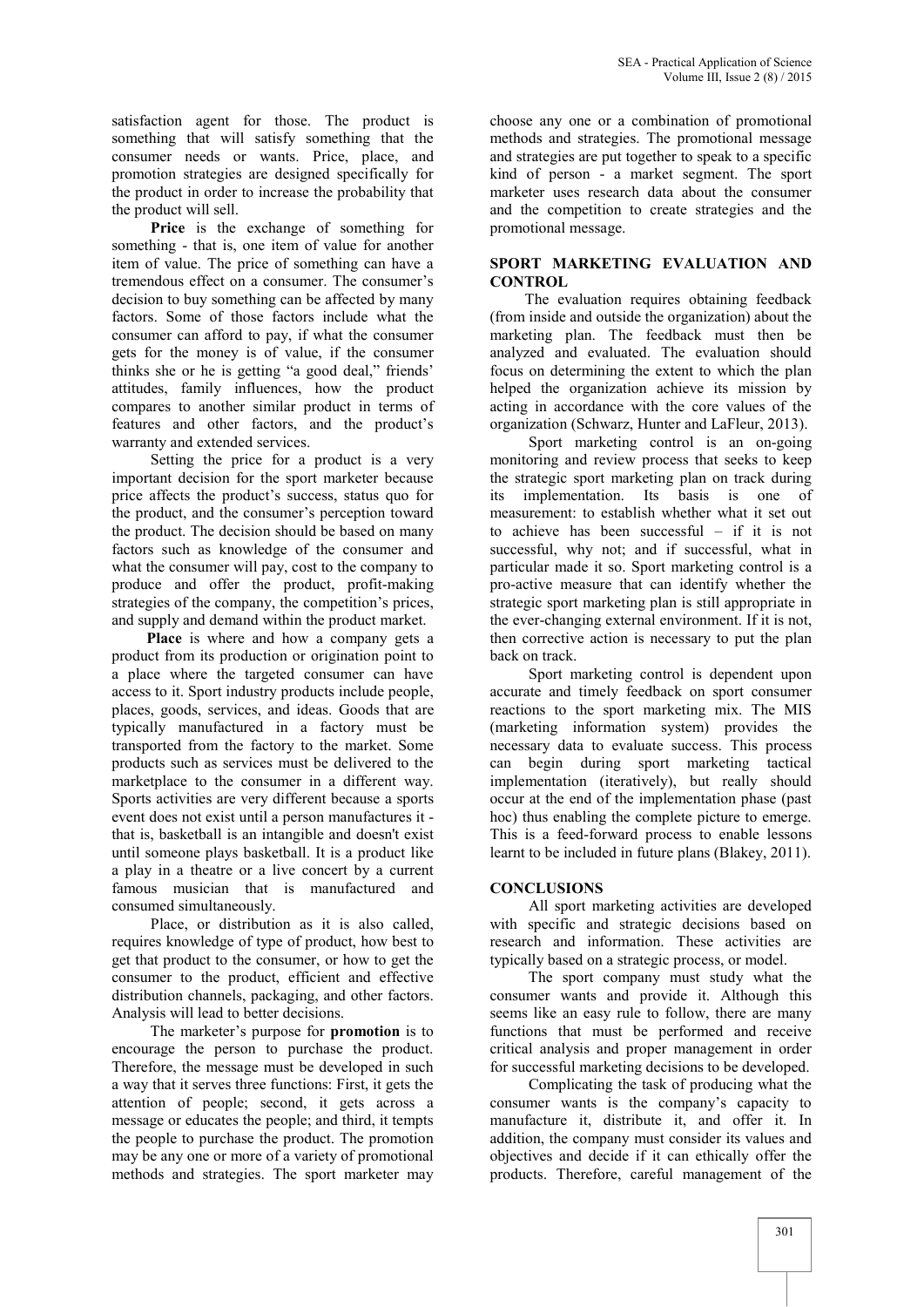marketing functions and critical analysis before decision making can increase the company's chances for success. The incorporation of a marketing management strategy is critical.

The concept of competition in business is the idea that a sport business is competing against another business to win the consumer. Winning in business means staying in business at a successful level. Success is defined by the sport company and is usually measured by achieving the company's objectives.

#### **REFERENCES**

- [1] Blakey, P. (2011), Sport Marketing, Learning Matters Ltd, Devon, U.K.
- [2] Schwarz, E. C., Hunter, J. D., LaFleur, A. (2013), *Advanced Theory and Practice in Sport Marketing*. *2 nd edition*, Routledge, Abingdon, Oxon, U.K.
- [3] Shilbury, D., Westerbeek, H., Quick, S.; Funk, D.; Karg, A. (2014), *Strategic Sport Marketing*. *4 th edition*, Allen and Unwin, Crows Nest, Australia,
- [4] Smith, A. C. T., Stewart, B. (2015), Introduction to Sport Marketing. 2<sup>nd</sup> edition, Routledge, Abingdon, Oxon, U.K.